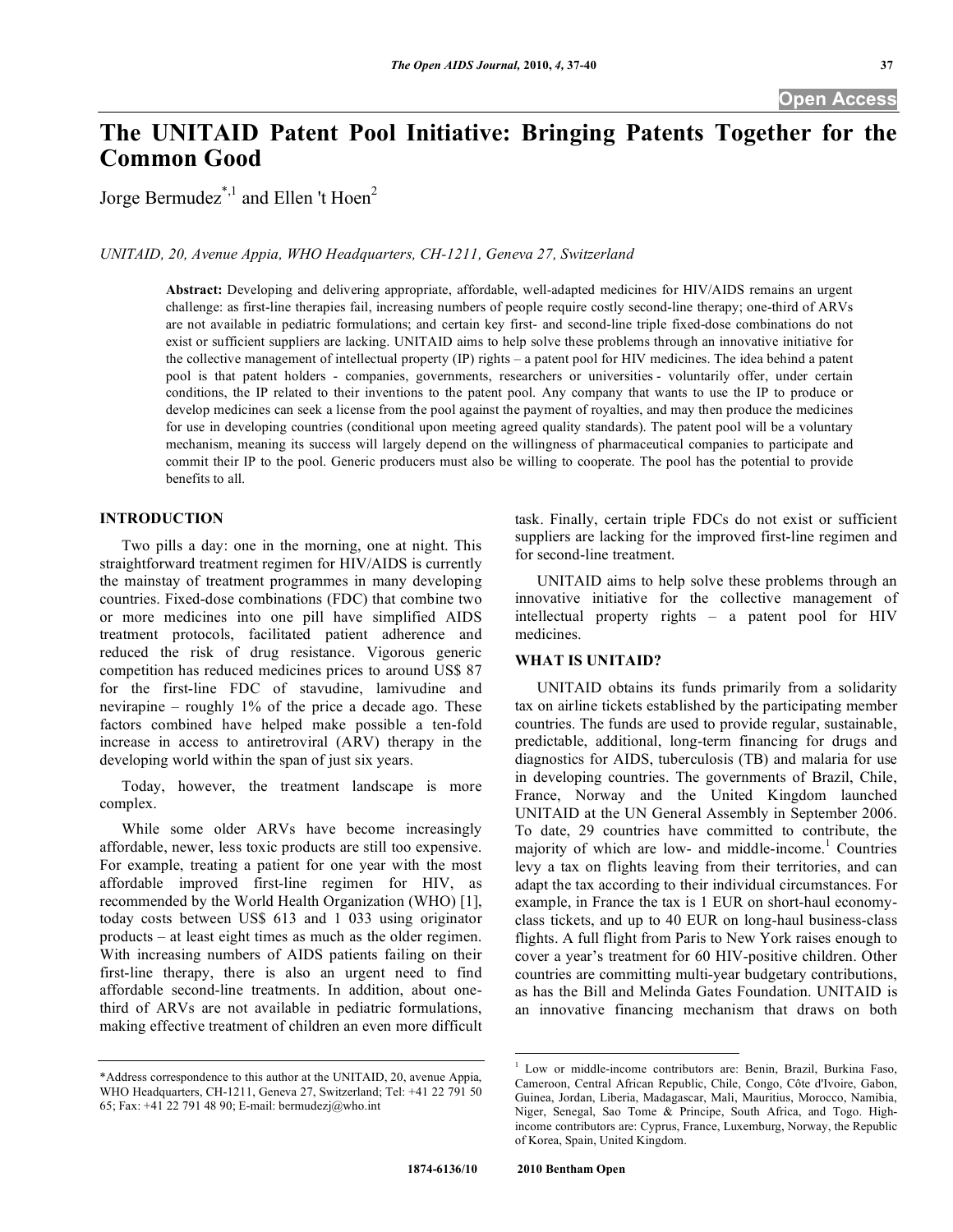industrialized and developing countries to provide sustainable, long-term funding for health [2].

 UNITAID partners with other global health actors to decrease drug prices, support quality, and accelerate and expand delivery. For example, UNITAID's implementing partner, the Clinton HIV/AIDS Initiative, has negotiated with drug producers to reduce prices for pediatric ARVs from \$200 to \$60 per patient/year and stimulated the development of improved formulations. UNITAID has also supported the supply of second-line ARVs for 140,000 patients in 26 countries in 2008, and negotiated to reduce the prices of second-line drugs by 23-49% [3]. In addition, UNITAID has funded WHO to add 61 medicines to its list of prequalified products. And it has supported treatment for pediatric and multi-drug resistant TB and helped to prevent TB drug stockouts by establishing a strategic international stockpile. Finally, UNITAID worked with WHO and UNICEF to speed shipments of artemisinin-based combination therapy (ACT) for malaria to Liberia and Burundi in 2007 in order to avert a stockout. Recently, UNITAID has agreed to be a major funder for the first phase of the rolling out of the Affordable Medicines Facility for Malaria (AMFm), which will be hosted by the Global Fund.

 The UNITAID Constitution directs the initiative to dedicate at least 85% of its spending on products for lowincome countries.

 To meet its goal of scaling up access to treatment for AIDS, TB and malaria, UNITAID has committed to a prohealth approach to IP: "Where intellectual property barriers hamper competition and price reductions, it will support the use by countries of compulsory licensing or other flexibilities under the framework of the Doha Declaration on the Trade-Related Aspects on Intellectual Property Rights (TRIPS) Agreement and Public Health, when applicable [4]."

 In line with UNITAID's mission and principles, the patent pool initiative aims to provide patients in low and middle income countries with increased access to more appropriate and affordable medicines. The UNITAID Executive Board in July 2008 approved the plan in principle to create a patent pool. The patent pool will complement other tools that UNITAID uses to achieve these objectives, such as reliable financing and bulk purchasing power.

## **HOW WILL THE POOL WORK?**

 The principle of a patent pool is to facilitate the availability of new technologies by making patents and other forms of intellectual property more readily available to entities other than the patent holder. The pool is intended to avert a "tragedy of the anti-commons [5]" in which people are unable to make use of knowledge because of the tangle of property rights that can block them. Patent pools have been established in other fields, including for Golden Rice in agriculture, for a vaccine for Severe Acute Respiratory Syndrome (SARS), for aircraft to facilitate US military efforts in the First World War, and multiple areas of information technology; they are formed to overcome barriers to access and innovation that may arise when

relevant patents are owned by many different entities [6, 7]. The UNITAID pioneer initiative will lead to the first medicines patent pool.

 The idea behind a patent pool is that patent holders companies, governments, researchers or universities voluntarily offer, under certain conditions, the intellectual property related to their inventions to the patent pool. Any company that wants to use the intellectual property to produce or develop medicines can seek a license from the pool against the payment of royalties, and may then produce the medicines for use in developing countries as defined by the World Bank. Producers that make use of the patents in the pool would need to meet agreed quality standards.

 In the absence of a patent pool, a company might need to obtain licenses from at least three different patent holders to be able to develop, produce, export and sell an ARV FDC. A very concrete example is the need for an FDC of the newly WHO-recommended first-line antiretroviral treatment for HIV/AIDS, which would consist of tenofovir (Gilead), lamivudine (GlaxoSmithKline) and either nevirapine (Boehringer-Ingelheim) or efavirenz (Bristol Myers Squibb). An FDC of three of these drugs currently does not exist or is in limited supply. The patents on every compound in this triple-therapy are held by a different company. A generic company seeking voluntary licenses for the development and production of these FDCs would have to obtain licences from four different patent-holders. However, if these patents could be combined in a patent pool the generic company would only have to deal with the pool, which would considerably decrease transaction costs and risk. Any qualified company that wanted to use the inventions could get a licence from the pool. The patent pool would be a onestop-shop for all parties involved – it would facilitate the legal and bureaucratic processes involved in obtaining licenses, reduce transaction costs and increase access to the intellectual property needed to make important medicines.

 The pool will help to speed up the availability of lowerpriced, newer medicines because there will be no need to wait out the patent term (usually about  $20$  years) – time patients can ill-afford to lose. In exchange for the payment of royalties to the patent owners through the pool, any producer would be allowed to manufacture the patented medicines and sell them in countries well before the expiration of the patent term. With licenses covering both low and middle-income countries, the geographical scope of the market would be attractively large, thereby encouraging multiple generic producers to come forward and access the patents. The greater the competition between producers, the more one can expect the price of medicines to fall.

 The patent pool will be a voluntary mechanism, meaning its success will largely depend on the willingness of pharmaceutical companies to participate and commit their intellectual property to the pool. Generic producers must also be willing to cooperate. The pool has the potential to provide benefits to all: pharmaceutical companies are rewarded for their investments into research and development (R&D); generic companies are able to access the intellectual property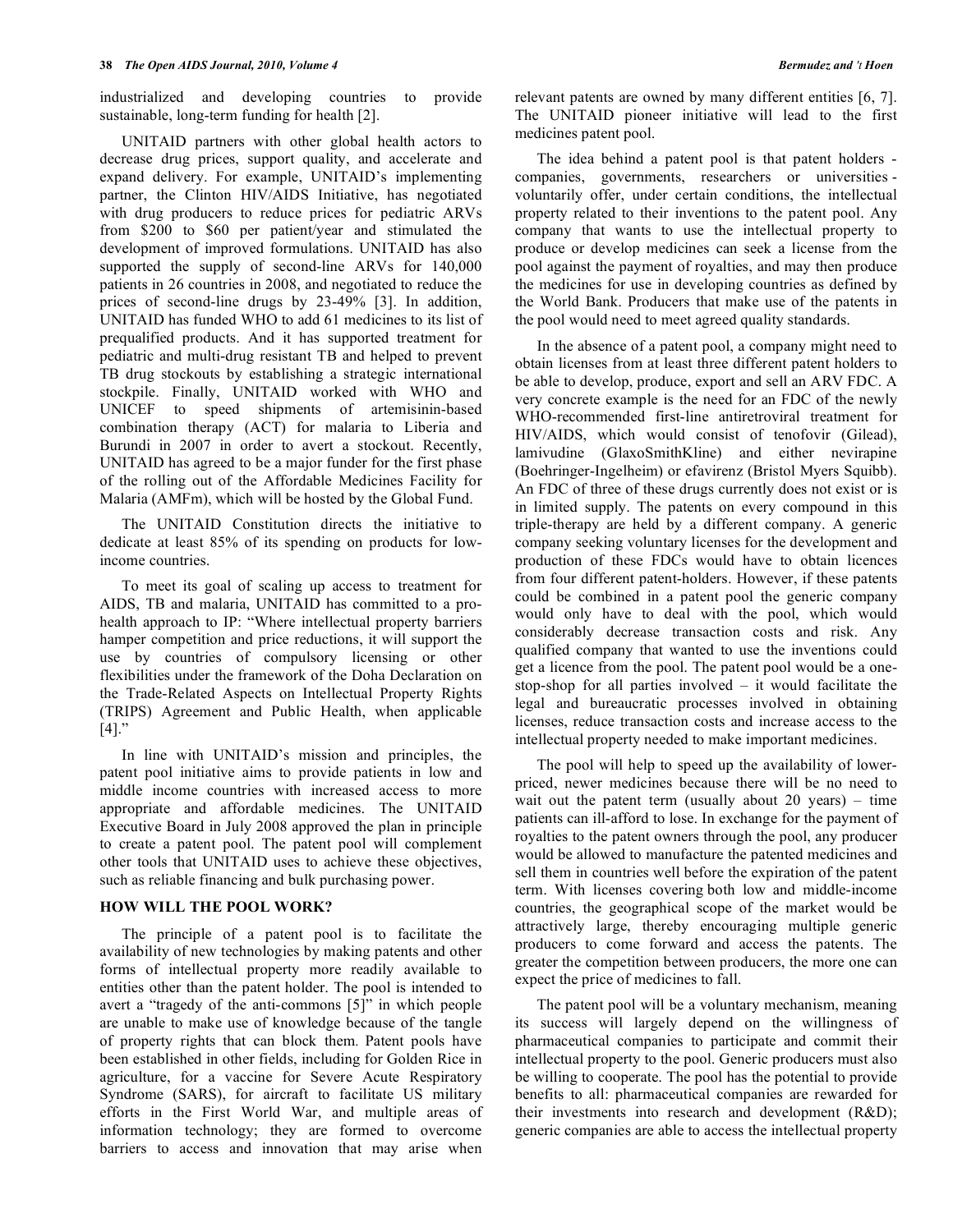more easily and quickly; and patients in developing countries get faster access to better, more affordable treatments.

### **IS THE POOL FEASIBLE?**

 The idea of patent pools to facilitate medical research is gaining ground [8]. In addition to the examples listed above, patent pools have been proposed in the field of genetics, particularly for gene-based diagnostic testing [6]. The United States Patents and Trademark Office has explored the potential utility of patent pools for facilitating innovation in biotechnology, particularly for genome-related research. At a panel on the UNITAID patent pool at the 2008 Mexico City AIDS Conference, representatives of drug companies also expressed their openness to the idea [9]. Pharmaceutical giant GlaxoSmithKline (GSK) has announced that it would make available its neglected disease-related patents through a pool and has called on other companies to follow suit [10]; others would be able to access those patents to develop medicines for the world's Least Developed Countries. Notably, GSK so far has not included HIV-related patents in the pool, which has prompted UNITAID to call on GSK to join the UNITAID initiative [11]. The Indian Pharmaceutical Alliance (IPA) endorsed the UNITAID patent pool initiative in its meeting on 5 September 2008. Finally, patent pools were among the innovative approaches to research  $\&$ development included in 2008 by the World Health Assembly in its Global Strategy and Plan of Action on Public Health, Innovation and Intellectual Property [12].

 The adoption of the Global Strategy and Plan of Action by the WHA signals a normative shift in international expectations regarding how the inter-related issues of trade, health and intellectual property ought to be managed. Specifically, there is widespread recognition that a purely market-based system for health R&D suffers from major shortcomings: first, patent monopolies lead to high prices of essential medicines, thereby restricting access; second, priorities are set by the size of the market, not by health needs, which leads to over-investment in some disease areas and neglect of others; and finally, the proliferation of patent monopolies can retard rather than accelerate innovation. A patent pool is one way of managing IP from a public health perspective and to counteract high prices, spur needs-driven research, and facilitate innovation.

 The potential and hopes for the UNITAID patent pool are high, but key details will determine whether the pool is a success. In order to achieve both vigorous generic competition and economies of scale in production, the size of the potential market must be sufficiently large. While the default geographical scope of the pool will include all nonhigh-income countries, companies may specify that certain markets are excluded from the patents that they put into the pool. Companies are urged to allow for sufficient scope in the licenses so that medicines production can be efficient and competitive. Furthermore, it will be critical to obtain licenses for patents relevant to priority medicines so that optimal FDCs can be developed; for example, if two out of three patent-owners agree to allow generic production of a triple FDC, but the third one does not, the entire combination could be undermined.

 These concerns highlight the importance of voluntary contributions to the patent pool. Why would pharmaceutical companies participate? First, as noted above, companies will receive royalties for the use of their IP. Second, companies can expect a reputational boost from taking pro-active measures to improve the global access to medicines situation. Third, they can reduce both the monetary and political transaction costs associated with negotiating licenses and price reductions on a case-by-case basis. Fourth, they may get access to new markets and increased information about those markets. Finally, they can avert the political costs of IP-related conflicts, particularly, the risk of compulsory licensing of their patents.

 If a workable arrangement for access to intellectual property through mechanisms such as the patent pool cannot be achieved, both patients and companies stand to lose. Not only will the development of needed FDCs become far more difficult, but the prices of second-line and other new drugs are also likely to remain out of reach. Without access to affordable medicines, governments may choose to take advantage of available flexibilities in the World Trade Organization (WTO) Agreement on Trade Related Aspects of Intellectual Property Rights (TRIPS) to override patents to meet public health needs [13]. Certainly, doing so would provide countries with the benefit of lower-cost generic alternatives to monopoly-priced drugs. However, since compulsory licenses must be granted country-by-country, at a global level this approach is less likely to achieve economies of scale rapidly, would entail higher transaction costs, imply greater uncertainty for generic producers, and require significant political capital. Current WTO rules also make the export of drugs produced under compulsory license a complex, lengthy and cumbersome process [14].

 The time is ripe to find new, reliable, sustainable and predictable ways – such as through patent pools – of ensuring widespread access to new essential medicines [12].

## **WHAT NEXT?**

 UNITAID is currently meeting with pharmaceutical companies, research institutions, generic manufacturers and other concerned parties to ensure that the patent pool design addresses their requirements and achieves the desired public health outcomes. The patent pool operational plan will be presented to the UNITAID Executive Board in December 2009. The initial focus of the pool will be on AIDS drugs. It will concentrate on urgently-needed products that have not yet been developed, such as FDCs and pediatric ARVs, and on existing products with high prices that may decrease with economies of scale, such as many second-line ARVs. UNITAID has worked with the WHO HIV/AIDS Programme and the Department of Essential Medicines and Pharmaceutical Policies to draw up a list of missing essential ARVs [15]. The next steps will be to establish a licensing agency and to work with the relevant patent owners to agree on the specific licensing terms. Once up and running and proven effective, the patent pool could expand to respond to other diseases and health needs in developing countries.